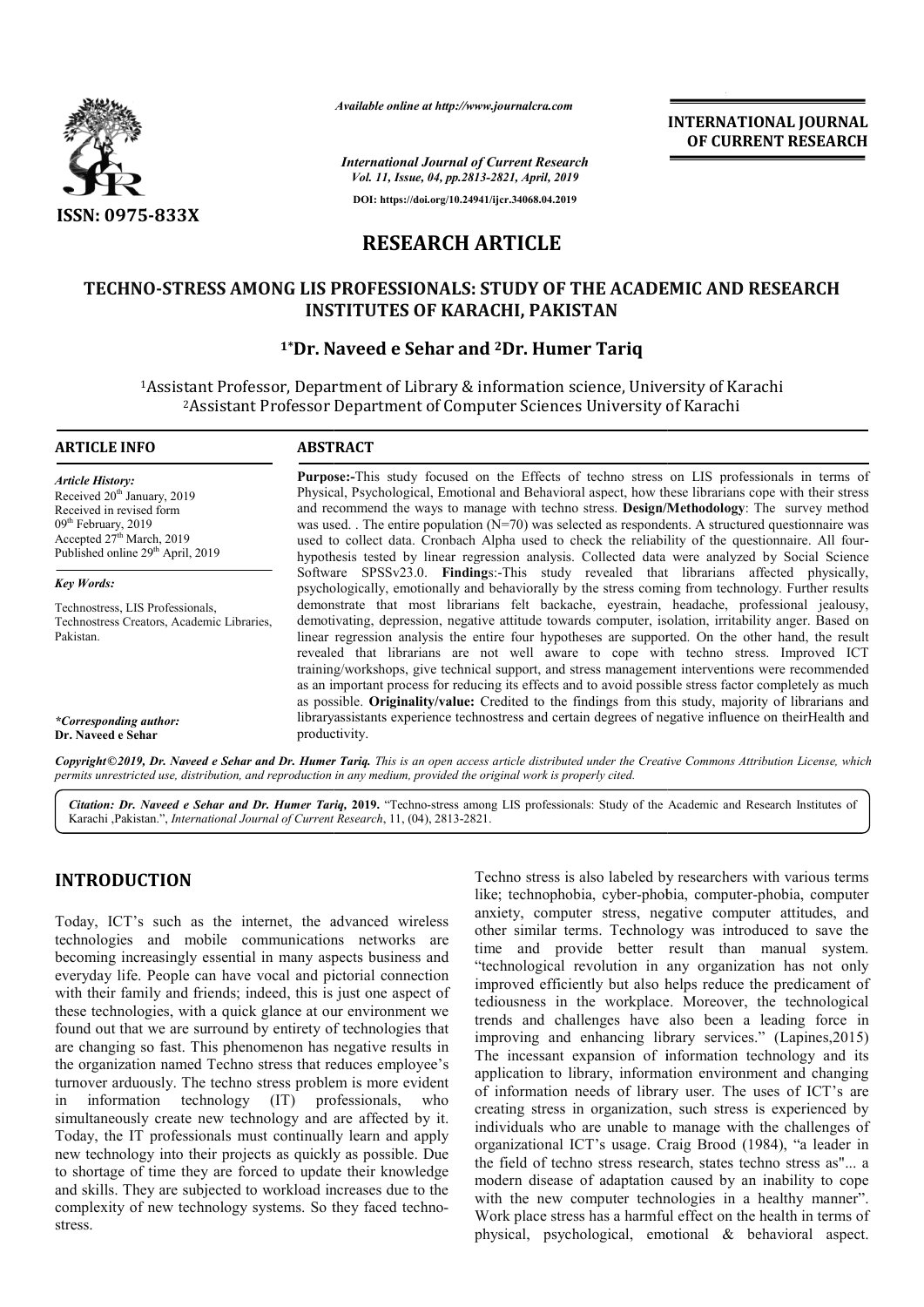Employees experience techno stress when they are unable to adapt or cope with information technologies in a free healthy manner. The most symptoms of technostress by the library staff like (1) eyestrain; (2) back pain; (3) headaches; (4) professional jealously; (5) job security; (6) demotivation; (7) nervousness; (8) isolation (9) frustration; (10) depression. Through ICT's offer indefinite benefits, the fact that the ICTs also cause stress which cannot be ignored.

**Objective of the Study:** The study designed to determine the level of technology related stress 'techno stress' among librarians who are Master degree holder in Library and Information Science (MLIS)working at different institutes, school & universities of Karachi. Specifically, it goals to answer the following:

The effects of techno stress on LIS professional in term of physical, psychological, behavioral and emotional aspect.

# **Hypothesis:**

**H1**There is a significant relationship between effects of techno stress and LIS professional librarian's Physical health.

**H2**There is a significant relationship between effects of techno stress and LIS professional librarian's Psychological health.

**H3**There is a significant relationship between effects of techno stress and LIS professional librarian's Behavior.

**H4**There is a significant relationship between effect of techno stress and LIS professional librarian's Emotions.

# **Usefulness:**

This research effort has been carried out to attain the following benefits;

- To decrease the level of techno-stress of LIS professionals.
- To enhance the LIS professionals' level of awareness, knowledge, skills about the stress coming from ICT's usage.
- To suggest recommendations to overcome the resistance (if any) and envisioning better ways regarding the techno-stress among LIS professionals and their respective libraries in order to cope with techno-stress in terms of physical, emotional, behavioral and psychological aspects.

*Literature Review:* Lapines, Marilyn L. (2015**)** examined the level of technostress of librarians in terms of physical, emotional, behavioral and psychological. She also revealed that how did librarians cope with technostress. The study employed descriptive survey method with the total 29 professional librarians. The finding from study demonstrated due to too much load of work affecting their health like eyestrain, backaches, irritability, and frustration and isolated otherwise, seldom experienced anger or paranoia in her study.On the other hand, librarians slightly affected psychological by stress coming from the technology. While to cope with technostressfew librarians perform exercise, frequent breaks & job rotation. Marilyn suggests knowledge managers should organize technology-based training for librarians to make them comfortable with new technologies.

Ranjna (2015) focused on technostress among library professionals at the workplace in ICT era. He studies the technostress and its creators. He determined different types and causes of stress in library. In detailed study of Ranjna found two sides of technostressi.e. on the job stress and off the job stress. He determined the ways of managing withtechnostress. At last he concluded that if individual understand technostress and ways to control, it might decrease the potential of physical and psychological harms. Harper, Stephen (2000) analyzed in detail a familiar disease by technological stress. Harper articulated solution for technostress and how it can be manage. His study opined that heavy use of computer technology may result eyestrain, headache, backache, as well as RSI and somewhat heart disease. On the other hand psychological factors include information overload, underwork & demotivation, job insecurity, uncertainty and frustration. Harper also gives suggestion how to manage technostress. Clute (1996) studied Techno-stress: A content Analysis he focused on reasons relatedtechnostress and its symptoms. The findings of research result that professionals experienced negative attitude toward computer, anger, anxiety, burnout, depression, frustration, fear and isolation due to ICT usage. He also found way to reduce technostress i.e. training, communication skills among staff, user friendly interfaces and better technical support.

Tarafdar, et. al. (2007) analyzes the relationships among technostress, role stress and productivity and also found how the factors that create technostress can increase role stress by increasing role conflict and role overload hence indirectly affect productivity. Data collected from two public-sector organization with 233 populations. A result demonstrates that productivity and technostress inversely related and there is a relationship between technostress and role stress. At last he also describes implication for managers. A study conducted by Ahmed, Torfi (2013) in which he observed technostress, its components, causes and symptoms of stress. He also examined coping strategies for technostress. Thus, this is an analytical descriptive survey of 80 employees of control room section of ShahidTondguyan Petrochemical Co. he used simple regression to analyses the hypothesis. His research reveals the employees work in a centralized environment have more technostress. Also existence of innovation and expectation of them increases Technostress. Job stress is one of the significant obstacles of employees' mental health in organization. However, technological jobs cause stress which can be control to take managing strategies.

*Design/Methodology:* This study explores the effects of Techno stress on LIS professionals in terms of their physical health, psychological, behavioral and emotional stress. This study used quesionnier-based survey method.

*Population Sampling:* The population of this study is contained on MLIS degree holders. The total population size of the study was of 70 numbers of librarians. Of 70, 20 were from different selected institutes, 6 librarians were from different selected schools and other remaining 44 librarians were from different selected universities of Karachi.

**Table 1. List of respondents from both education systems**

| S.no.                 | <b>Education System</b>     | Respondents |
|-----------------------|-----------------------------|-------------|
|                       | Public sector universities  |             |
|                       | Private sector universities | 30          |
| $\Gamma_{\Omega}$ tal |                             |             |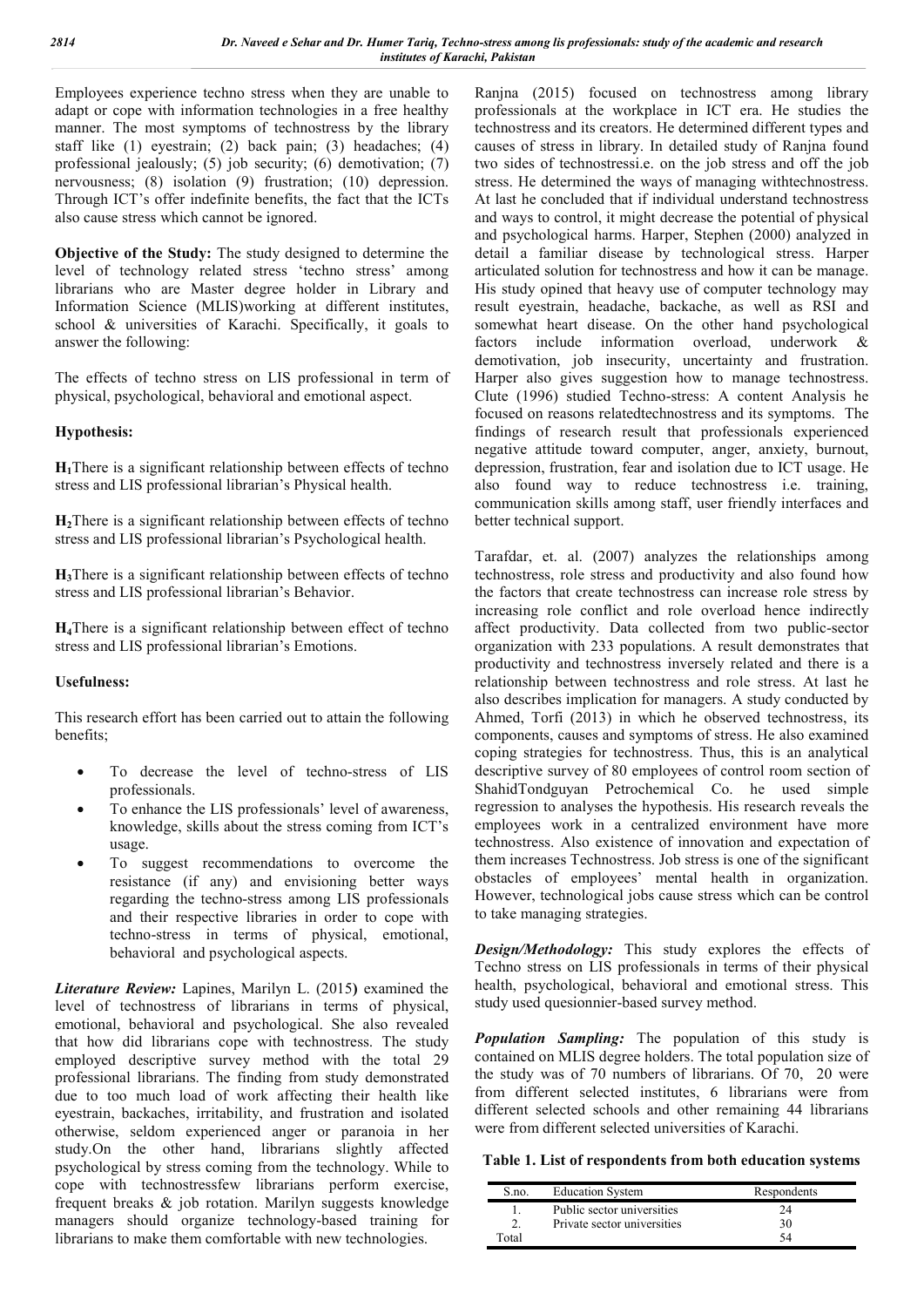**Table 2. List of respondents from each university**

| S.no.        | <b>Public Sector University</b>                   | Respondents        |
|--------------|---------------------------------------------------|--------------------|
|              | DOW medical university                            |                    |
| 2            | FederalUrdu university Karachi                    |                    |
| 3            | NED university of engineering and technology      |                    |
| 4            | University of Karachi                             |                    |
|              | Jinnah Sindh Medical University                   |                    |
| <b>Total</b> |                                                   | 24                 |
| #            | <b>Private Sector University</b>                  | <b>Respondents</b> |
|              | Aga Khan university                               |                    |
|              | Bahria University                                 |                    |
| 3            | Benazir Bhutto Shaheed University                 |                    |
| 4            | Hamdard University                                |                    |
| 5            | Habib University                                  |                    |
| 6            | Iqra University                                   |                    |
|              | Sir Syed University of Engineering and technology |                    |
|              | Ziauddin University                               |                    |
| Total        |                                                   | 30                 |

*Sampling:* The sample consists of 54respondents. The respondents were selected from 18 universities of both education systems. The university is Higher Education Commission (HEC) recognized universities. These universities belong to public and private sector; 24 respondents were from public sector and 30 respondents were from private sector. The respondents were selected from 13 universities i.e. five public and eight private universities. The distribution according to each sector is equal. In Karachi, public sector universities are only five which were selected for study i.e. DOW medical university, Federal Urdu university Karachi, University of Karachi, NED university of engineering and technology and Jinnah Sindh Medical University. The private sector universities are Aga Khan University, Bahria University, Benazir Bhutto Shaheed University, Hamdard University, Habib University, Iqra University, Sir Syed University of Engineering and technology and Ziauddin University. Out of total 54 respondents, only 43 respondents were ascertained as suitable after discarding 10 questionnaires as incomplete data for further statistical analysis.The respondents were selected from10 institutes that are Aligarh Institute of Technology, State Bank of Pakistan, Area Research Center, AERC, Commecs Institute of business and science, HEJ, ICMAP, IBA, SZABIST and Usman Institute of Technology. Total respondents from ten institutes were 20; all were ascertained as suitable for further statistical analysis.

The respondents were selected from 6 schools i.e.Beconhouse School, CAA model school, City School, Fatimiyaboy's school and Mama Parsigirl's secondary school. Only these 6 schools were selected because only in these schools ICT's usage other than all schools. Total respondents from seven schools were 6; all were ascertained as suitable for further statistical analysis.

*Questionnaire Construction:* Questionnaire was comprised of two parts.In the first part of questionnaire, the demographic questions were asked from respondents for analyzing the collected data. The demographic questions were name of respondents, institution, library name, job experience, educational qualification, area of work, gender, designation, working hours, time spend on using technology.The second part of questionnaire is the principal part having 5 questions of techno creators these questions were asked with yes/no options and further second part is divided into four sections i.e. a) physical stress b) emotional stress c) psychological stress d) behavioral stress. Questions were asked with scale (always; often; sometimes; seldom; never).

*Data Collection:* This study was focused on LIS professionals.

The respondents were selected from public and private Sectors universities, schools or other organizations the entire population (N=70); and data was collected by researcher herself. For fair response, researcher explain the term "technostress', techno-creators (techno-complexity, techno-insecurity, techno-overload, techno-uncertainty) to the respondents so that they could easily understand the nature of questions that were asked in the questionnaire.

*Data Analysis:* Data were analyzed by using SPSS statistics software version 23.0. All the questions were analyzed by SPSS software to investigate the effects of techno-stress among LIS professionals of Karachi, Pakistan. Frequency, percentage, mean score as well as standard deviation were calculated. To check the reliability of questionnaire Cronbach Alpha also found by using SPSS. Regression analysis was performed to test the four hypotheses.

# **RESULTS**

To explore the effects of techno-stress among professional librarians in different institutions of Karachi, all data were analyzed by using SPSS statistics 23.0 software. Table 5 shows the demographic data of respondents, the gender distribution are 28 (40.0) male and 42 female (60.0). The job experience out of 70 respondents; Less than 5 years are 13 (18.6); Up to 5 years are 7 (10.0); between 6-10 years are 15 (21.4); between 11-15 are 17 (24.3); between 16-20 are 9 (12.9); above 20 years are 9 (12.9), out of 70 respondents a majority of respondent have between 11-15 years job experience. The qualification of the total respondent was MLIS i.e. (100.0). The designation distribution of respondents are, out of 70 respondents 17 were Chief librarian with (24.3); 5 were Deputy Librarian with (7.1); 35 were Assistant librarian with (50.0); 8 were Library officer with (11.4); and remaining 5 were Library incharge with (7.1).

Table 6 shows the Techno creators, respondents were asked about five techno creators. As shown in table 2; A big majority of the 46 respondents are said 'No' with the percent of (61.4) and remaining 27 are said "Yes" with the percent of (38.6) with mean score 1.6143; which indicates there is no technooverload. 43 respondents are said "Yes" with the percent (61.4) and remaining 27 said "No" with the percent (38.6) with mean score 1.3857; which indicates there is techno-invasion. While Techno-complexity result shows 40 respondents are said "Yes" with the percent of (57.1) and remaining 30 are said "No" with the percent of (42.9) with mean score 1.4286; which indicates there is techno-complexity. For techno-insecurity 36respondents said "Yes" with the percent of (51.4) and remaining 34 are said "No" with the percent of (48.6) with mean score 1.4857; which indicates there is techno-insecurity. In the last 44 respondents said "Yes" with the percent of (62.9) and remaining 26 said "No" with the percent of (37.1) with mean score 1.0857; which indicates majority are feel technouncertainty. In table 7 the questions were asked to measure PS on respondents. As shown in table 3 majority of respondents feel Eye strain with mean score 2.9714; Backache with mean score 3.1000; Headache with mean score 3.4000; Neck pain with mean score 4.3714. After that, less majority feel Muscle tension with mean score 4.1571, Joint pain with mean score 4.3857, while remaining i.e. Tunnel vision, Blood pressure, Dizziness and Rapid heartbeatare not highly felt by respondents. In table 8 the questions were asked to measure PSS on respondents.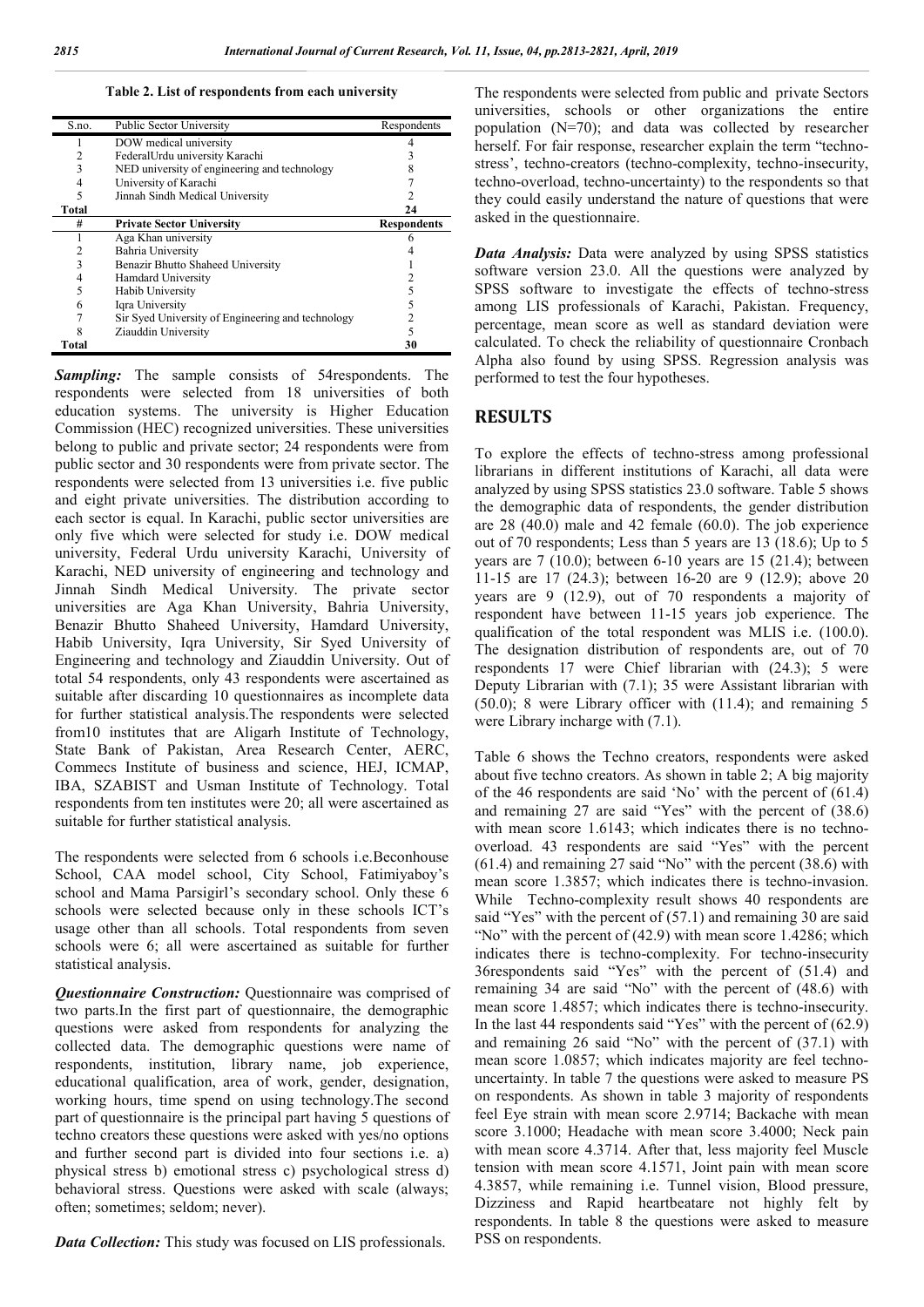#### *2816 Dr. Naveed e Sehar and Dr. Humer Tariq, Techno-stress among lis professionals: study of the academic and research institutes of Karachi, Pakistan*

| S.no. | Schools                          | Respondents |
|-------|----------------------------------|-------------|
|       | Beconhouse school system         |             |
| ٠.    | CAA model school                 |             |
| . .   | City School                      |             |
| 4.    | Fatimiya boys school             |             |
| . ب   | Mama parsigirls secondary school |             |
| Total |                                  |             |

#### **Table 4. List of respondents from each Selected Schools**

#### **Table 5. Respondents Demographics Details**

| Demographic    | Parameter           | Frequency (No. of responses) | Percentage |
|----------------|---------------------|------------------------------|------------|
| Gender         | Male                | 28                           | 40.0       |
|                | Female              | 42                           | 60.0       |
| Job Experience | Less than 5 years   | 13                           | 18.6       |
|                | Up to 5 years       |                              | 10.0       |
|                | Between 6-10 years  | 15                           | 21.4       |
|                | Between 11-15 years |                              | 24.3       |
|                | Between 16-20 years | Q                            | 12.9       |
|                | Above 20 years      |                              | 12.9       |
| Oualification  | <b>MLIS</b>         | 70                           | 100.0      |
| Designation    | Chief librarian     | 17                           | 24.3       |
|                | Deputy librarian    |                              | 7.1        |
|                | Assistant librarian | 35                           | 50.0       |
|                | Library officer     | 8                            | 11.4       |
|                | Library incharge    |                              | 7.1        |

#### **Table 6. Techno-stress creators**

|          | Techno-stress Creators |           |          | Mean  | St. Dev. |
|----------|------------------------|-----------|----------|-------|----------|
|          | Techno-overload        | 27(38.6)  | 46(61.4) | .6143 | 0.49028  |
| <u>.</u> | Techno-invasion        | 43 (61.4) | 27(38.6) | .3857 | 0.49028  |
| <u>.</u> | Techno-complexity      | 40(57.1)  | 30(42.9) | .4286 | 0.49844  |
|          | Techno-insecurity      | 36(51.4)  | 34(48.6) | .4857 | 0.50340  |
|          | Techno-uncertainty     | 44 (62.9) | 26(37.1) | .0857 | 0.48668  |

Note: Y= Yes; N= No; St. Dev. = Standard Deviation.

#### **Table7**. **Physical Stress**

| #   | Factors of PS         | AL        | OF         | <sub>SO</sub> | <b>SE</b> | NE        | Mean   | St. Dev. |
|-----|-----------------------|-----------|------------|---------------|-----------|-----------|--------|----------|
| l.  | Eye Strain            | 5(7.1)    | 22(31.4)   | 22(31.4)      | 12(17.1)  | 9(12.9)   | 2.9714 | 1.14172  |
| 2.  | Backache              | 4(5.7)    | 20(28.6)   | 21(30.0)      | 15(21.4)  | 10(14.3)  | 3.1000 | 1.14398  |
| 3.  | Headache              | 1(1.4)    | 15 (21.4)  | 22(31.4)      | 19(27.1)  | 13 (18.6) | 3.4000 | 1.06866  |
| 4.  | <b>Tunnel Vision</b>  | 0.0(0.0)  | 4(5.7)     | 7(10.0)       | 18(25.7)  | 41 (58.6) | 4.3714 | 1.06866  |
|     | Neck Pain             | 0.0(0.0)  | 6(8.6)     | 17(24.3)      | 25(35.7)  | 22(31.4)  | 4.3714 | 0.95021  |
| 6.  | Joint Pain            | 0.0(0.0)  | 3(4.3)     | 7(10.0)       | 20(28.6)  | 40(57.1)  | 4.3857 | 0.83913  |
| 7.  | Muscle Tension        | 0.0(0.0)  | 3(4.3)     | 9(12.9)       | 32(45.7)  | 26(37.1)  | 4.1571 | 0.81000  |
| 8.  | <b>Blood Pressure</b> | 0.00(0.0) | 0.00(0.0)  | 6(8.6)        | 9(12.9)   | 55 (78.6) | 4.7000 | 0.62206  |
| 9.  | <b>Dizziness</b>      | 0.0(0.0)  | 1 (1.4)    | 4(5.7)        | 20(28.6)  | 45 (64.3) | 4.5571 | 0.67321  |
| 10. | Rapid Heart beat      | 0.0(0.0)  | 0.00(0.00) | 2(2.9)        | 10(14.3)  | 58 (82.9) | 4.8000 | 0.46935  |

Note: PS= Physical Stress; AL= Always; OF= Often; SO= Sometimes; SE= Seldom; NE= Never; St. Dev. Standard Deviation.

### **Table 8. Psychological Stress**

|    | Factors of PSS                                                                         | AL       | OF       | <sub>SO</sub> | <b>SE</b> | NE       | Mean   | St. Dev. |
|----|----------------------------------------------------------------------------------------|----------|----------|---------------|-----------|----------|--------|----------|
|    | Face difficulty to find, analyzes, evaluate<br>information& apply it in right context. | (1.4)    | 2(2.9)   | (31.4)<br>22  | 25(35.7)  | 20(28.6) | 3.8714 | 0.91559  |
| 2. | fear about job security that computer may replace<br>human roles                       | 2(2.9)   | 10(14.3) | 12(17.1)      | 23(32.9)  | 23(32.9) | 3.7857 | 1.14072  |
| 3. | Professional jealousy                                                                  | 0.0(0.0) | 10(14.3) | 11(15.7)      | 29(41.4)  | 20(28.6) | 3.8429 | 1.00196  |
| 4. | Uncertainty about job role caused by an increased<br>time working with new technology  | 0.0(0.0) | 8 (11.4) | 16(22.9)      | 20(28.6)  | 26(37.1) | 3.9143 | 1.03199  |
| 5. | De-motivation due to prolong period of any<br>technological activity                   | 0.0(0.0) | 5(7.1)   | 18(25.7)      | 29(41.4)  | 18(25.7) | 3.8571 | 0.88932  |

Note: PSS= Psychological Stress; AL= Always; OF= Often; SO= Sometimes; SE= Seldom; NE= Never; St. Dev. Standard Deviation.

As shown in table 4 majority of respondents feel face difficult to find, analyzes, evaluate information & apply it in right context with mean score 3.8714, fear about job security with mean score 3.7857, Same as respondents also felt professional jealousy with mean score 3.8429 and demotivated with mean score of 3.8571.

While uncertainty about job role felt less than all other factors with mean score of 3.9143. In Table 9 questions were asked to explore the BS among respondents. Majority of respondents felt nervousness using computer with mean score4.6143, negative attitude towards computer with mean score 4.5000and irritability anger using computer with mean score 4.1857.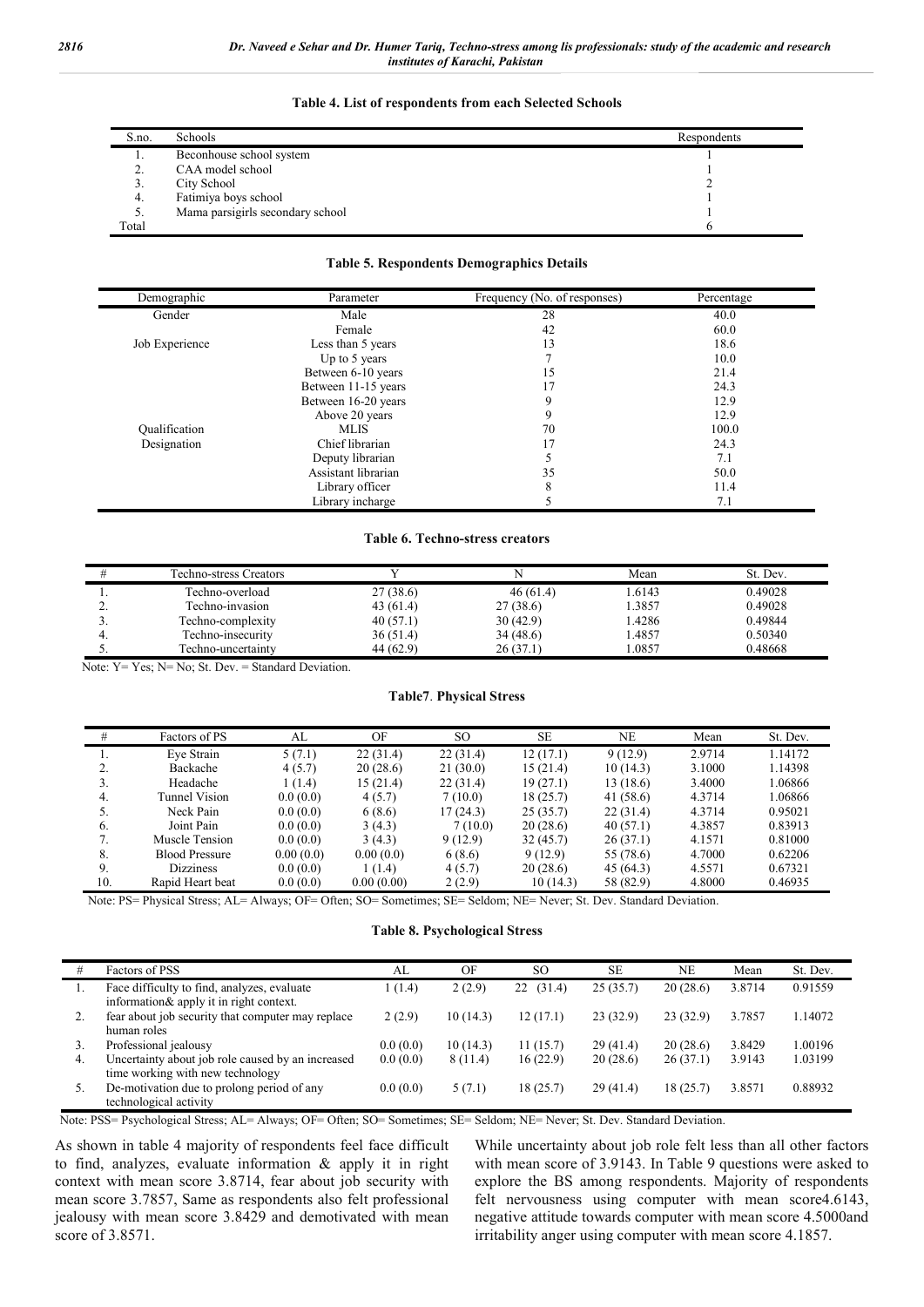#### **Table 9. Behavioral Stress**

|           | Factors of BS                      | AL       | OF        | SO.       | SE.      | NE        | Mean   | St. Dev. |
|-----------|------------------------------------|----------|-----------|-----------|----------|-----------|--------|----------|
|           | Insomnia                           | 0.0(0.0) | 1(1.4)    | 7(10.0)   | 9(12.9)  | 53 (75.7) | 4.6286 | 0.72575  |
| <b>4.</b> | Negative attitude towards computer | 0.0(0.0) | 8(11.2)   | 15(21.0)  | 18(25.7) | 29(40.6)  | 4.5000 | 0.73721  |
| ć.        | Irritability anger                 | 0.0(0.0) | 9(12.9)   | 24 (34.3) | 21(30.0) | 16(22.9)  | 4.1857 | 0.76694  |
| 4.        | comfortable with computer          | 42(60.0) | 26(37.1)  | 2(2.9)    | 0(0.0)   | 0.0(0.0)  | 1.4286 | 1.4286   |
|           | Uncooperativeness of unwillingness | 0.0(0.0) | 0.0(0.0)  | 8(11.4)   | 33(47.1) | 29(41.4)  | 4.3000 | 0.66703  |
| 6.        | Nervousness in using computer      | 0.0(0.0) | 11 (15.4) | 16(22.9)  | 21(29.4) | 22(30.8)  | 4.6143 | 0.62073  |

Note: BS= Behavioral Stress; AL= Always; OF= Often; SO= Sometimes; SE= Seldom; NE= Never; St. Dev. Standard Deviation.

### **Table 10. Emotional Stress**

|          | Factors of ES                                  | AL.      | OF       | SO.       | <b>SE</b> | NE        | Mean   | St. Dev. |
|----------|------------------------------------------------|----------|----------|-----------|-----------|-----------|--------|----------|
|          | Loss of Temper                                 | l (1.4)  | (1.4)    | 3(4.3)    | 22(31.4)  | 43(61.4)  | 4.5000 | .77553   |
| <u>.</u> | High state of anxiety                          | 0.0(0.0) | 0.0(0.0) | 3(4.3)    | 19(27.1)  | 48 (68.6) | 4.6429 | .56558   |
|          | underwork and routine jobs lead to frustration | 0.0(0.0) | 0.0(0.0) | 19(27.1)  | 31(44.3)  | 20(28.6)  | 4.0143 | .75167   |
| 4.       | Paranoia (that leads to avoiding computers     | 0.0(0.0) | 6(8.6)   | 18(25.7)  | 21(30.0)  | 25(35.7)  | 3.9286 | .98277   |
|          | Depression                                     | 0.0(0.0) | 5(7.1)   | 18(25.7)  | 29(41.4)  | 18(25.4)  | 4.1000 | 2.34150  |
|          | Feeling of isolation                           | 4(5.7)   | 28(40.0) | 18 (25.7) | 20(25.7)  | 20(28.6)  | 3.7714 | .93517   |

Note: ES= Emotional Stress; AL= Always; OF= Often; SO= Sometimes; SE= Seldom; NE= Never; St. Dev. Standard Deviation.

# **Table 11. Reliability Test**

| <b>Reliability Statistics</b> |            |  |  |  |  |  |  |
|-------------------------------|------------|--|--|--|--|--|--|
| Cronbach's Alpha              | N of Items |  |  |  |  |  |  |
| .731                          | -32        |  |  |  |  |  |  |

# **Table 12. Model Summary**

| Mode' |                                                                               |  | quare<br>1110400 | Frror of the Estimate |  |  |  |  |
|-------|-------------------------------------------------------------------------------|--|------------------|-----------------------|--|--|--|--|
|       | $4\Omega^a$<br>.∠⊤v                                                           |  | 144              |                       |  |  |  |  |
|       | $\mathbf{D}$ $\mathbf{E}$ $\mathbf{C}$ $\mathbf{C}$ $\mathbf{D}$ $\mathbf{C}$ |  |                  |                       |  |  |  |  |

a.Predictors: (Constant), TS

# **Table 13. ANOVA<sup>a</sup>**

| Model                  | Sum of Squares    | df | Mean Square      |                   | $\sim$ .<br>Sig. |
|------------------------|-------------------|----|------------------|-------------------|------------------|
| Regression<br>Residual | 69.375<br>136.396 | 68 | 69.375<br>16.712 | 4.15 <sub>1</sub> | $.045^{\circ}$   |
| Total                  | 205 771           | 69 |                  |                   |                  |

a. Dependent Variable: PS

b. Predictors: (Constant), TS

# Table 14. Coefficients<sup>a</sup>

| Model |            |        | Unstandardized Coefficients | Standardized Coefficients |        | 512. |
|-------|------------|--------|-----------------------------|---------------------------|--------|------|
|       |            |        | Std. Error                  | Beta                      |        |      |
|       | .`onstant` | 33.956 | 2172                        |                           | 10.704 | 000  |
|       | TC<br>10   | 077    | 430                         | .240                      | 2.037  | .045 |

a. Dependent Variable: PS

# **Table 15. Model Summary**

| Mode' |                |      | duare<br>duisted. | Error of the Estimate<br>Std |
|-------|----------------|------|-------------------|------------------------------|
|       | $.258^{\circ}$ | .067 |                   | ، ہ -                        |

Predictors: (Constant), TS

# **Table 16. ANOVAa**

| Model                  | Sum of Squares            | dt | Mean Square                                    |       | Sig.              |
|------------------------|---------------------------|----|------------------------------------------------|-------|-------------------|
| Regression<br>Residual | 77.717<br>$-1$<br>380.626 | 68 | 77 717<br>$\sim$ $\prime$ . $\sim$ 1.<br>5.597 | 4.862 | .031 <sup>b</sup> |
| Total                  | 407.843                   | 69 |                                                |       |                   |

a. Dependent Variable: PSS

b. Predictors: (Constant), TS

Null hypothesis Ho: Model is not good fit

Alternative Hypothesis Ha: Model is good fit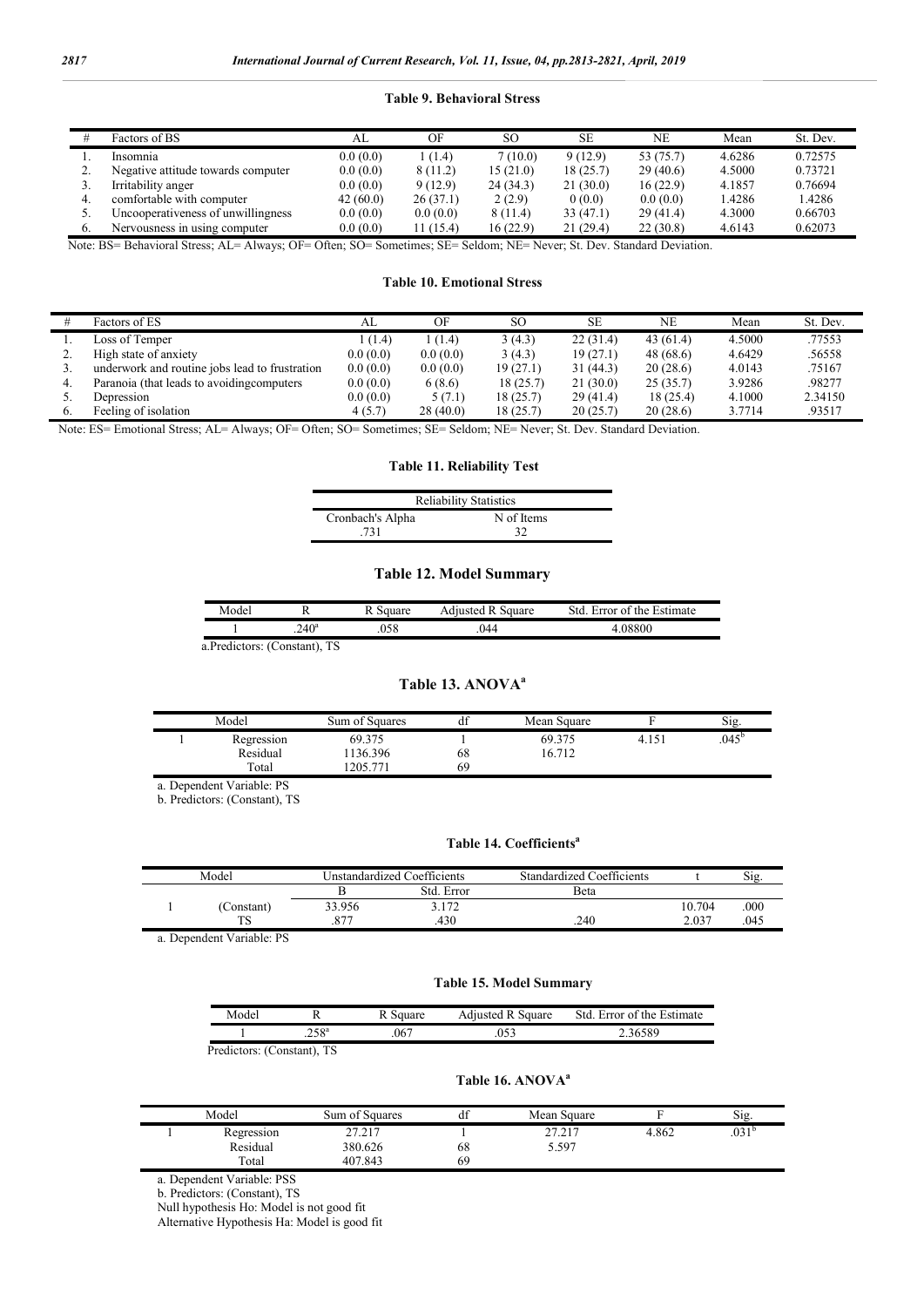#### **Table 17. Coefficientsa**

| Model |            | Unstandardized Coefficients |            | Standardized Coefficients |       | Sig. |
|-------|------------|-----------------------------|------------|---------------------------|-------|------|
|       |            |                             | Std. Error | Beta                      |       |      |
|       | (Constant) | 5.271                       | .836       |                           | 8.318 | .000 |
|       | mс         | .549                        | .249       | .258                      | 2.205 | .031 |

a. Dependent Variable: PSS

#### **Table 18. Model Summary**

| Mode |     | 10r  | quare<br>'te | .stımate<br>rror<br>the.<br>St∩<br>ΩŤ |
|------|-----|------|--------------|---------------------------------------|
|      | こつa | .063 |              |                                       |

a.Predictors: (Constant), TS

#### Table 19. ANOVA<sup>a</sup>

|  | Model      | Sum of Squares | df | Mean Square |       | Sig.           |
|--|------------|----------------|----|-------------|-------|----------------|
|  | Regression | 78.684         |    | 78.684      | 4.594 | $.036^{\circ}$ |
|  | Residual   | 164.801        | 68 | 7.129       |       |                |
|  | Total      | ' 243.486      | 69 |             |       |                |

a. Dependent Variable: BS

b. Predictors: (Constant), TS

Null hypothesis Ho: Model is not good fit

Alternative Hypothesis Ha: Model is good fit

#### **Table 20. Coefficientsa**

| Model |           |        | Unstandardized Coefficients | Standardized Coefficients |       | Si <sub>g</sub> |
|-------|-----------|--------|-----------------------------|---------------------------|-------|-----------------|
|       |           |        | Std. Error                  | Beta                      |       |                 |
|       | Constant) | 16.284 | 3.212                       |                           | 5.070 | .000            |
|       |           | 934    | 436                         | ے ر⊾.                     | 2.143 | .036            |

a. Dependent Variable: BS

#### **Table 21. Model Summary**

| Mode |             |      | uuare | ™afe:<br>⊶mar |
|------|-------------|------|-------|---------------|
|      | 62a<br>ے∪⊾. | .06' |       |               |

a. Predictors: (Constant), TS

#### **Table 22. ANOVAa**

|  | Model      | Sum of Squares | df | Mean Square |       | Sig.              |
|--|------------|----------------|----|-------------|-------|-------------------|
|  | Regression | 18.325         |    | 18.325      | 5.001 | .029 <sup>b</sup> |
|  | Residual   | 249.175        | 68 | 3.664       |       |                   |
|  | Total      | 267.500        | 69 |             |       |                   |

a. Dependent Variable: ES

b. Predictors: (Constant), TS

Null hypothesis Ho: Model is not good fit

Alternative Hypothesis Ha: Model is good fit

#### **Table 23. Coefficientsa**

| Model<br>Instandardized Coefficients |            |        | Standardized Coefficients |              | S1g.   |      |
|--------------------------------------|------------|--------|---------------------------|--------------|--------|------|
|                                      |            |        | Std. Error                | <b>B</b> eta |        |      |
|                                      | (Constant) | 21.835 | .655                      |              | 13.195 | .000 |
|                                      | LЭ         | 482    | .216                      | .262         | 2.236  | .029 |
|                                      |            |        |                           |              |        |      |

a. Dependent Variable: ES

While slightly felt uncooperativeness of unwillingness. Majority of respondent felt comfortable with computer in their working environment and seldom respondent felt insomnia due to ICT usage. In Table 10 questions were asked to explore the ES among respondents. Majority of respondents suffer in isolated condition with mean score 3.7714, Paranoia with mean score 3.9286 and Depression with mean score 4.1000. Slightly felt frustrated and loss of temper. Otherwise, Level of anxiety among respondent is very low with mean value 4.6429. Andy Field (2009) said that "Reliability analysis can be used to measure the consistency of a questionnaire. Cronbach's Alpha indicates the overall reliability of a questionnaire and values equal or more than 0.7 are good".

The value of Cronbach's alpha of all factors of questionnaire is more than 0.7 which approves reliability of questionnaire. (Table 7.4). In Table12 the R= 0.240 indicated relation of independent variable with dependent variable and thus model has week & direct effect on PS. The value of adjusted  $R^2$ = 0.044 signifies that 4.4% of variance is explained in the model.

**Rejection & Acceptance rule of Sig Value:** If the Sig value is  $< 0.05$  we accept the Ho otherwise we reject it.

 In the table of Anova regression the Sig value is 0.045 which is less than 0.05, so it means we reject Ho & accept Ha. Hence, Ha is Model is good fit.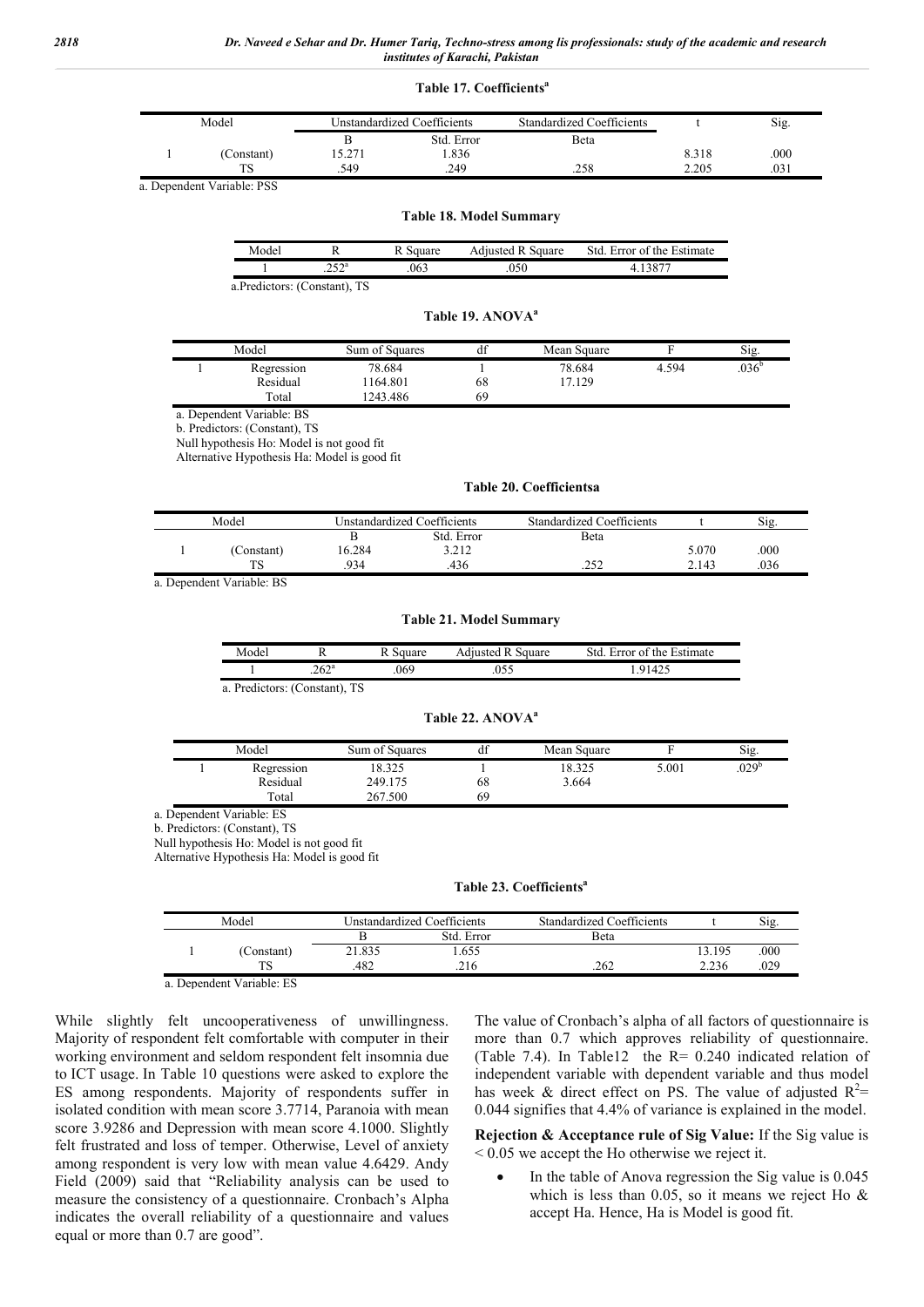• The result of enter method analysis was significant F  $(4.151)$ , where  $p = 0.045$ . This indicates that a predictor variable significantly predicted Physical stress on Library professionals.

# **Rejection & Acceptance rule of Sig Value**

If the Sig value is greater than 0.05 we accept the Ho otherwise we reject it.

- In the table of Coefficient the Sig value is 0.045 which is less than 0.05, so it means we reject Ho & accept Ha. Hence, Ha is there is a relationship between variable.
- The value of Beta is 0.877 i.e. coefficient is positive; which means, the values of predictor variable increased by 1 so outcome increased with the increase in predictor variable. Hence, if we change TS by 1 unit, the value of PS changes by 0.877.
- Therefore, hypothesis  $(H_1)$  is supported.

In Table 15 the  $R = 0.258$  indicated relation of independent variable with dependent variable and thus model has week & direct effect on PSS. The value of adjusted  $R^2 = 0.067$  signifies that 6.7% of variance is explained in the model.

# **Rejection & Acceptance rule of Sig Value**

If the Sig value is  $< 0.05$  we accept the Ho otherwise we reject it.

- In the table of Anova regression the Sig value is 0.031 which is less than 0.05, so it means we reject Ho & accept Ha. Hence, Ha is Model is good fit.
- The result of enter method analysis was significant F (4.862), where  $p = 0.031$ . This indicates that a predictor variable significantly predicted predictor variable significantly Psychological stress on Library professionals.

# **Rejection & Acceptance rule of Sig Value**

- If the Sig value is greater than 0.05 we accept the Ho otherwise we reject it.
- In the table of Coefficient the Sig value is 0.031 which is less than 0.05, so it means we reject Ho & accept Ha, Ha is, there is a relationship between variable.
- The value of Beta is 0.549, i.e. coefficient is positive; which means, the values of predictor variable increased by 1 so outcome increased with the increase in predictor variable. Hence, if we change TS by 1 unit, the value of PSS changes by 0.549.
- Therefore, hypothesis  $(H<sub>2</sub>)$  is supported.

In Table18 the R= 0.252 indicated relation of independent variable with dependent variable and thus model has week & direct effect on BS. The value of adjusted  $R^2 = 0.050$  signifies that 5% of variance is explained in the model.

# **Rejection & Acceptance rule of Sig Value**

If the Sig value is  $< 0.05$  we accept the Ho otherwise we reject it.

- In the table of Anova regression the Sig value is 0.031 which is less than 0.05, so it means we reject Ho & accept Ha. Hence Ha is Model is good fit.
- The result of enter method analysis was significant F (4.594), where  $p = 0.036$ . This indicates that a predictor variable significantly predicted Behavioral stress on Library professionals.

# **Rejection & Acceptance rule of Sig Value**

- If the Sig value is greater than 0.05 we accept the Ho otherwise we reject it.
- In the table of Coefficient the Sig value is 0.036 which is less than 0.05, so it means we reject Ho & accept Ha, Ha is, there is a relationship between variable.
- The value of Beta is 0.934, i.e. coefficient is positive; which means, the values of predictor variable increased by 1 so outcome increased with the increase in predictor variable. Hence, if we change TS by 1 unit, the value of BS changes by 0.934.
- Therefore, hypothesis  $(H_3)$  is supported

In Table21 the  $R = 0.262$  indicated relation of independent variable with dependent variable and thus model has week & direct effect on ES. The value of adjusted  $R^2 = 0.055$  signifies that 5.5% of variance is explained in the model.

# **Rejection & Acceptance rule of Sig Value**

If the Sig value is  $\leq 0.05$  we accept the Ho otherwise we reject it.

- In the table of Anova regression the Sig value is 0.029 which is less than 0.05, so it means we reject Ho & accept Ha. Hence, Ha is Model is good fit.
- The result of enter method analysis was significant F (5.001), where  $p = 0.029$ . This indicates that a predictor variable significantly predicted Emotional stress on Library professionals.

# **Rejection & Acceptance rule of Sig Value**

If the Sig value is greater than 0.05 we accept the Ho otherwise we reject it.

- In the table of Coefficient the Sig value is 0.029 which is less than 0.05, so it means we reject Ho & accept Ha, Ha is, there is a relationship between variable.
- The value of Beta is 0.482, i.e. coefficient is positive; which means, the values of predictor variable increased by 1 so outcome increased with the increase in predictor variable. Hence, if we change TS by 1 unit, the value of ES changes by 0.482.
- Therefore, hypothesis  $(H_4)$  is supported.

# **DISCUSSION**

Using Regression analysis, the result of this research study indicated there are significant relationship between technocreators and PS (Physical Stress), PSS (Psychological Stress), BS (Behavioral Stress) and ES (Emotional Stress) among LIS professional of Karachi Thus, all the four hypothesis (H1, H2, H3 and H4) are supported. Linear regression analysis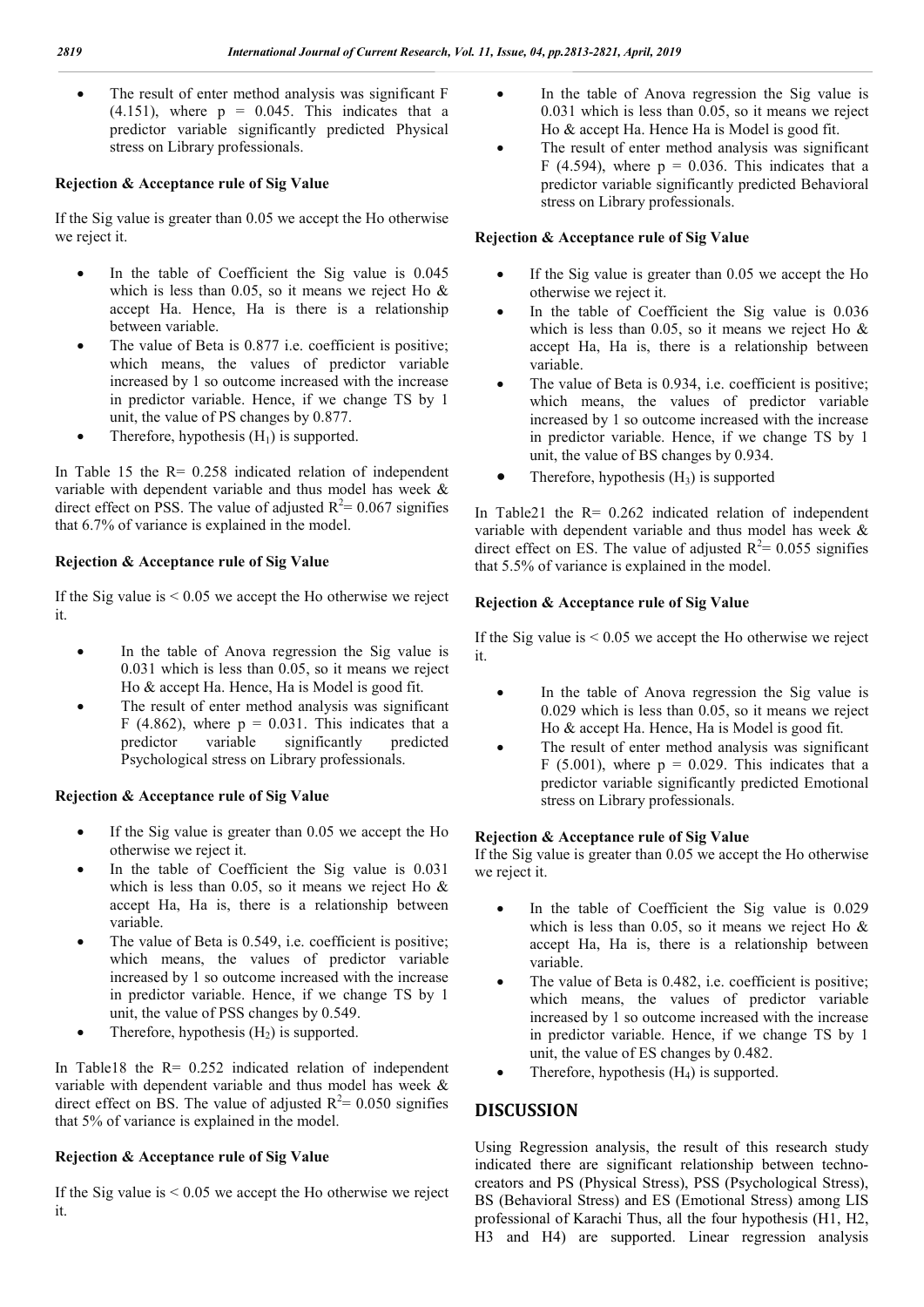demonstrated that PS table explained that PS (R=0.240) is the week contributor and the F value (4.151) with significance level of  $p = 0$  .045 determined the regression model as statistically significant. PSS table explained that PSS  $(R=0.258)$  is the week contributor and the F value (4.862) with significance level of  $p = 0.031$  determined the regression model as statistically significant. While BS table explained that BS (R=0.252) is the week contributor and the F value (4.594) with significance level of  $p = 0.036$  determined the regression model as statistically significant. On the other hand, ES table explained that ES ( $R=0.262$ ) is the week contributor and the F value (5.001) with significance level of  $p = 0.029$  determined the regression model as statistically significant.

The finding of the study confirmed that stress caused by technological stress i.e. techno-stress have a significant effect on physical, psychological, behavioral and emotional aspect on LIS professionals of Karachi. It is derived that techno-stress is a predictor of PS, PSS, BS and ES i.e. technology developed the level of stress among LIS professionals of Karachi. The librarian who are working for long hours on technological instruments are forced to learned, update and use their knowledge in their working environment to cope with stress coming from technology. Likewise, technological inrushes into librarianship have created the feeling of fear, anger, negative attitudes towards computer, nervousness, frustrated, isolated and paranoia, which demands that there is a need to be connected with technology constantly. Thus, they are facing stress in the form of emotional or behavioral aspect. The almost same results found like this research result in Marilyn L. Laspinas (2015) that most of respondent experienced irritability, negative attitude towards computer, frustration, isolated otherwise seldom experienced anger or paranoia in her study. Furthermore, the somewhat same findings in Clute (1998) that they are experienced negative attitude toward computer, anger, anxiety, frustration, fear and isolation. Similarly, the results of this research study explained that technology oppression on librarians in terms of their physical and psychological aspect like mostly librarians experienced eyestrain, headache, backache, joint pain and muscle tension due to continuously ICT usage. Same findings discussed in Stephen Harper (2000) he also analyzed that those who regarded technology as threat, rather than a challenge, showed 'the highest amount of health related complaints'. Secondly, LIS professionals also experienced psychological form of techno-stress i.e. demotivation due to prolonged period of any technological activity, job insecurity, and professional jealously by technological competency, and somehow encountered job uncertainty about job role. Same findings of this research are matched with on Marilyn L. Laspinas (2015) and Stephen Harper (2000) research study. This research study results also reveal that librarians are worried about their job security and culture of keeping informed themselves about new technology. Thus, they are feeling techno-uncertainty and techno-insecurity. While techno-overload does not affects the librarians. Otherwise techno-complexity bothers librarians to find analyzes, evaluate information from internet. The findings of Tarafdar (2007) express the same result that all 5 technocreators are the predictors and formed Techno-stress. Finally, the present research study can generalize that in context of Karachi's LIS professionals Techno-stress (techno-creators) are the predictor of PS, PSS, BS and ES. The possible reasons (Rajna, 2015) may be their attitude towards the adoption of technology, lack of skills required by ICT according to library environment, lack of CPT regarding LIS education, no

standardization of software, changing role of library profession.

# **Conclusion**

The fast –paced library environment has called for more than what the professionals did in the past in their professional lives, coupled with the fast development of IT now being introduced in the profession. These has turned the library and information professional a stress high risk profession. Techno stress is the trends and challenges of the librarians in the  $21<sup>st</sup>$  century. It is also the angst and the pessimistic impact on thoughts, behaviors, attitudes, and body when a person is expected to deal with technology. Sitting in front of computers all day can result into techno stress which put effects on their physical, psychological, behavioral and emotional aspect. Librarians need to keep pace with the changing environment; new formats of technologies develop new skills and know how's in handling different metadata available in the library. This is very important because the library environment will keep changing to keep pace with technological developments. It is necessary to create awareness about technostress and its effects and possible ways to manage it. Librarians should be given proper training on how to handle new technologies. Furthermore, understanding techno-stress and the ways in which computer affects a person individually might decrease the potential physical, psychological, behavioral and emotional harm.

# **Recommendation**

Following the recommendations can be considered to enhance the knowledge of librarians towards techno stress and its effects on LIS professionals of Karachi.

- Knowledge managers should organize technology based trainings for librarians to make them comfortable with new technologies.
- They should also learn relaxation techniques this can help them to sleep better and relieve stress-related physical pains such as neck pain, headaches and backaches.
- For the physical stress they can do exercise, walk during a day, frequently break and give rest to their eyes.
- Library managers should as a matter of duty encourage and allow library personnel to attend conferences, training workshops, seminars and go for further studies in order to make them comfortable with new technologies and be more aware of their dangers.
- The library management should endeavor to provide the needed ICTs resources which the staff are to work with and make use of their newly acquired knowledge and skills
- Introduction of ergonomic devices and facilities for ease of use and healthy approach to work.
- Proper job supervision and support system should be put in place.
- There should be technical support provision means assistants and technical support provides professionals in the context of their use of IS. Such support can reduce techno-complexity and techno-uncertainty.
- Use of stress inoculation training (SIT); Stress inoculation is a three stage process; education,